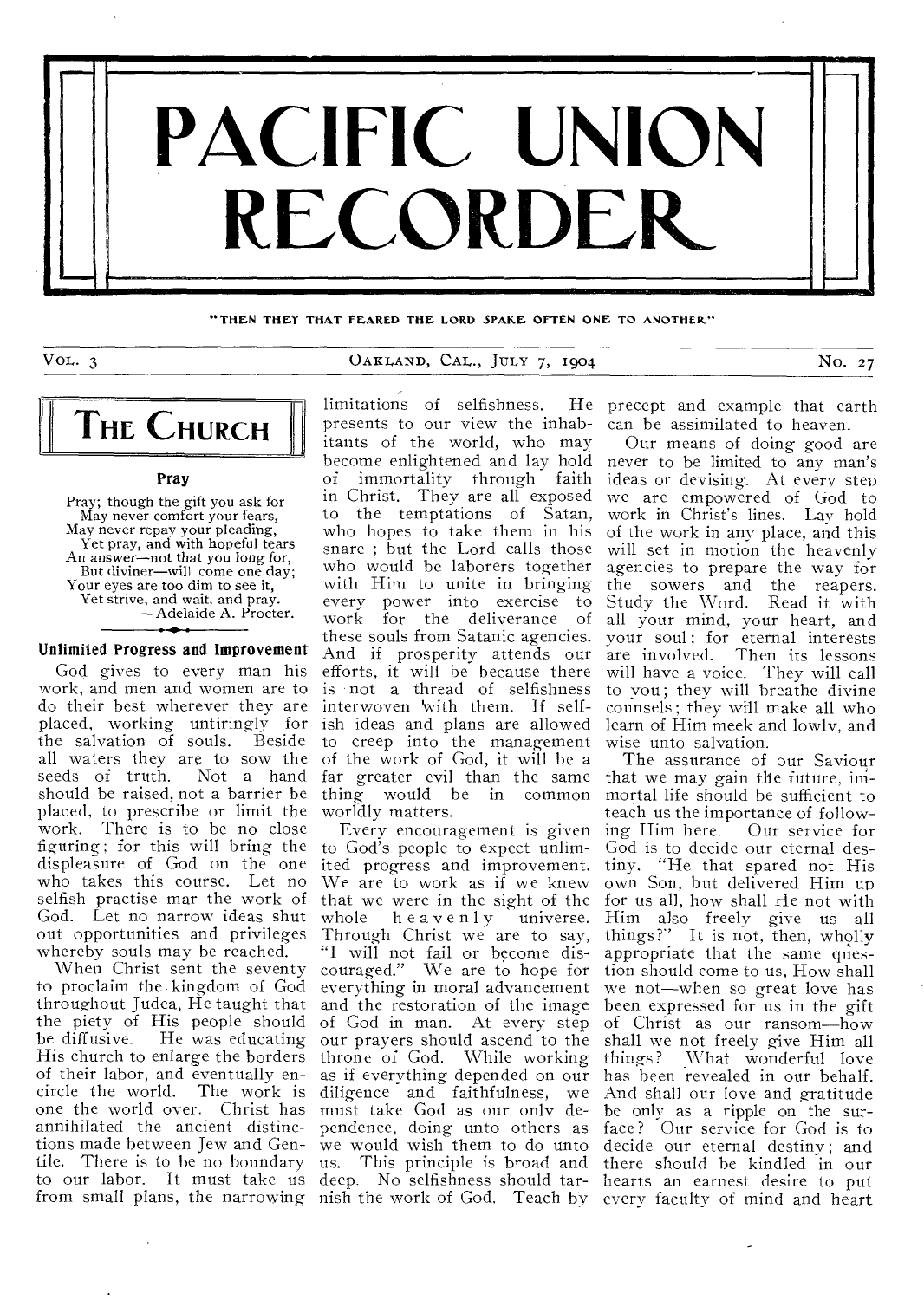to diligent effort, proportionate to the reward presented.

Of every Christian the Lord requires growth in efficiency and capability. We are stewards of His grace. We have been placed in charge of His goods; and the talents lent us are to be used, not for self, but in devoted, wholehearted service. We should do nothing by halves. Entire consecration is required.

Let the line of demarcation between the church and the world be plain and distinct, so that it can be discerned by both men and angels. The will of God, our Creator, is to be manifest in us as Christians, not only in the name we bear, but in our life of self-denial. The world, refusing to accept the man Christ Jesus to reign over them, are enslaved by a tyrant, even Satan; but let Christians show that they are free,—sons and daughters of the heavenly King. Let them give evidence that they are controlled by unselfish principles. Let all their purposes and pursuits stand in distinct contrast to the pride and selfishness of the world.

The cross of Calvary is placed between heaven and earth as a perpetual memorial, calling our attention to the better world. It is the medium of open communication with the world of light. Constantly the mind is drawn away from the earthly to the heavenly, surveying the attractions of Him who "ever liveth to make intercession" for us. Those who keep the heavenly world in view are, in their affections and pursuits, separate from the world. While they are in the world, they are not of the world. They are pilgrims and strangers seeking a better country, even a heavenly ; and by their influence and example they take others with them.

Ellen G. White.

"All who in this world render true service to God or man receive a preparatory training in the school of sorrow. The weightier the trust and the higher the service, the closer is the test and the more severe the discipline."



#### South Carolina

On leaving Oregon for this needy field, we spent a pleasant and profitable Sabbath at the East Portland church and at Mount Tabor Sanitarium. It was with some regret that we said good-by to those with whom we were just getting acquainted, but we felt called to the needy field of South Carolina again.

We spent one day at Walla Walla College, speaking to the students at chapel exercises, and to the church at night, on our mission work in the West Indies. We trust that impressions were made upon youthful minds that will help in leading some of the young people to consecrate themselves in their strength and vigor to mission work for life.

We spent the next Sabbath with the little company of believers at Mica Peak, Wash., and believe some good was accomplished there.

Sabbath, May 14, I spoke to the Denver church on the mission work in Trinidad, W. I. Here a deep feeling moved the people to new consecration, and unsolicited offerings were given me for the church in Port of Spain.

After three weeks spent in Missouri with duties that kept us with a sick mother, I came on to Nashville, Tenn., where, by request, I spoke to the church of my experiences in the West Indian mission field, and counseled with the officers of the Southern Union Conference concerning the work in South Carolina.

I reached Spartanburg, S. C., June 14, after almost ten years' absence. Being the first of our laborers to carry the truth to this conservative old state, I very naturally rejoiced to be back to unite with the work here again. It was a great pleasure to meet with those who accepted the truth then, and to find so many of them still faithful to the light God has given.

the field over, but these are some

But little has been done the last two years, and the few believers have faithfully worked along, waiting and praying for help to be sent them. Last February and March, Elder R. T. Nash and E. W. Carey, brother to Dr. A. Carey, came to labor here, so that now we have three laborers in this state of over 2,000,000 inhabitants ; and there are about seventy-five or eighty Sabbath-keepers in the state. These pay a tithe of about \$200 a year, which, with the annual appropriation from the Southern Union Conference (South Carolina being a mission field under that Union Conference), we have enough to pay these three laborers about \$6.00 or \$7.00 a week apiece, and this in a place where it is harder to live than in Oregon. Some of the laborers in the South are not getting even that much. This is because the conferences have not the funds to better pay them. I know of some, too, who have not always had enough of proper food to eat, right here in<br>our own United States. Still our own United States. there is not a word of complaint<br>from them. They have gladly They have gladly agreed to sacrifice thus that the meager amount of means they have to use may be made to go as far as possible and accomplish all it can.

I have hardly had time to look allowances reach over the month. of the conditions I can see now : news that one conference has de- I do not think our people generally know or understand just how it is, or they would share of their abundance, and our much-betterpaid laborers would share with<br>these hard-working, sacrificing hard-working, ones. I am told that this condition exists quite largely throughout the southern field. The Spirit of prophecy has spoken very plainly about helping this needy field whose laborers do not have a heavy constituency of faithful brethren to stand back of them to support and help forward their work. Only last Sabbath I ate dinner with one of our faithful laborers, and the family had no flour in the house. The Union Conference does its best by them, but it is close work to make their However, we are cheered by the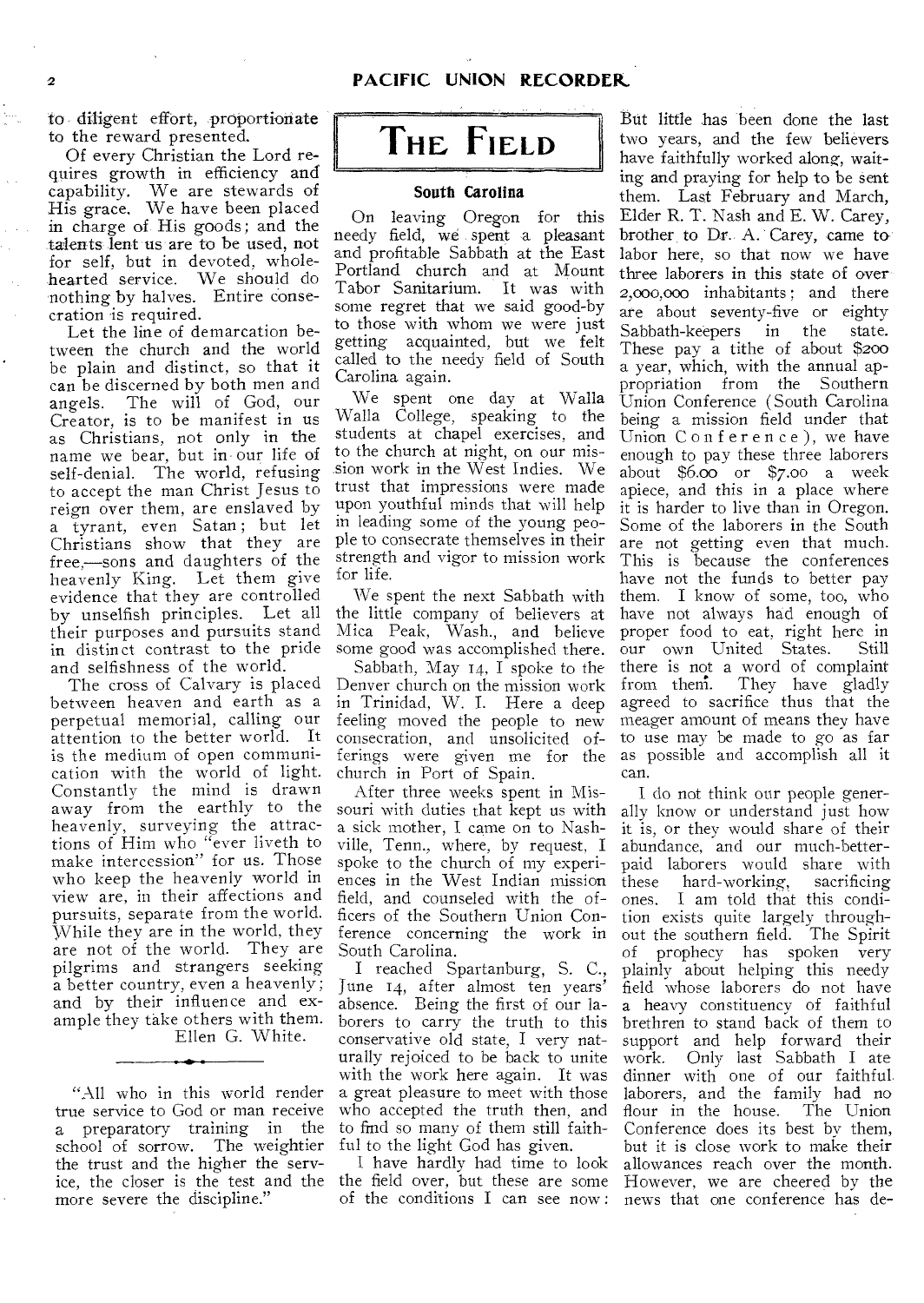support.

I am now engaged in a course of tent meetings with Elder R. T. Nash. The congregations are increasing and the interest deepening, and we hope to be able to swell the number of believers in this last message in this field that is the most needy field of any in all the $*$ United States. Remember to pray for us and for our work. If any feel impressed to help by means, or by coming here to canvass or to work otherwise, we would be glad to correspond with them. May the Lord bless the work in all the Pacific Union Conference. Our address is Spartanburg, S. C. E. W. Webster.

#### Report from Elder Loughborough

It is many weeks since I have reported through the columns of the "Recorder." I read with interest the reports it contains from the different sections of this Pacific Coast field.

The past winter I spent in rewriting the books "Rise and Progress", and "Last-day Tokens."

In May and the first day of June I had the pleasure of attending the camp-meeting in Western Washington and Western Oregon. In these meetings I met some persons whom I had known for over half a century. It is encouraging to see these old hands still faithful in the Master's service, and also to meet those newly accepting the truth.

I returned to California in time to get the last half of the Oakland camp-meeting and conference. In this excellent meeting there was attention given to all lines of the work, and it was truly a refreshing season for the Lord's people assembled.

Since the camp-meeting I have been able to do a little pastoral work in Oakland and to prepare for moving to Mountain View. After July 7 our post-office address will be Mountain View, Santa Clara County. This change is made to get the benefit of a more congenial climate for our declining years. Still our interest is in the advancement of the Advent

cided to send us more help, with Message, but after fifty-five years of public service, and well into my seventy-third year, more rest is required than in the earlier days of California experience.

J. N. Loughborough.

## **CALIFORNIA**

## California Conference and Campmeeting

## *(Concluded)*

The report of the committee on plans covered the following sub  $jects :=$ 

Education, Sabbath-school work, missionary work, transfer of tract society business to the Pacific Press Publishing Company, medical missionary and health food work, doing business on a cash basis, finishing the "Christ's Object Lessons" work, support of those holding credentials and<br>licenses, thanks for privileges licenses, thanks for granted.

The various recommendations under these several headings as changed and adopted will duly appear.

Certain recommendations of the Healdsburg College Board regarding the moving of said college to the country is an important item that will appear under the above heading of "Education."

Another item of great interest to all our people will be found in the historical report of the workings of the Healdsburg College, which shows an actual reduction in the indebtedness of this institution of over \$17,000 since 1899; also, that all "Object Lessons" monies have been faithfully applied<br>to cancel the indebtedness. Acto cancel the indebtedness. cruing interest and loss in running expenses from year to year have prevented a greater reduction. It will also be seen that the overdue pledges made at the Stockton camp-meeting, the amount due from the churches for "Object Lessons" in their hands, and what would be due if California's full quota-of said books had been taken and sold, would be sufficient to practically cancel the entire indebtedness.

It was declared to be the purpose of No. 8 to award merit, same out the entire session of the con-

to be determined by the auditing committee at close of the year.

The matter of selecting the next auditing committee was left to the conference committee.

The chair presented for the consideration of the conference the action taken by the General Conference council of Nov. 10-25, 1902, as recorded in the "Review and Herald," Dec. 9, 1902, regarding laborers abroad sent by this conference.

It was voted to be the policy of this conference to support its laborers in other fields, the same as the home-field workers, until they can be supported by those fields wherein they are laboring, in harmony with the above recomendation of the General Conference and the action of the conference at Fresno in 1902.

A special committee on music presented important recommendations on this subject, which were adopted by the conference.

In closing the session of the conference, the retiring president presented certain principles, as items of experience and observation, to be remembered, as follows :—

I. That the people, and the people alone, are the conference at all times. The conference committee and other officers acting in the interum between its sessions are not the conference, but only its servants, to carry out its will, to whom they are answerable at all times. The conference should be kept well informed of what is done.

2. No one member of the conference committee is the committee, nor can his acts be considered the acts of the committee. The spirit of the Papacy and making of the image to the beast is abroad in the land, and the people of God must beware lest they be caught in the current.

3. The actions of the conference committee are counsel and not command. We must respect every man's standing with God.

Many practical questions were asked along these lines, as applied locally to the churches.

A good spirit prevailed through-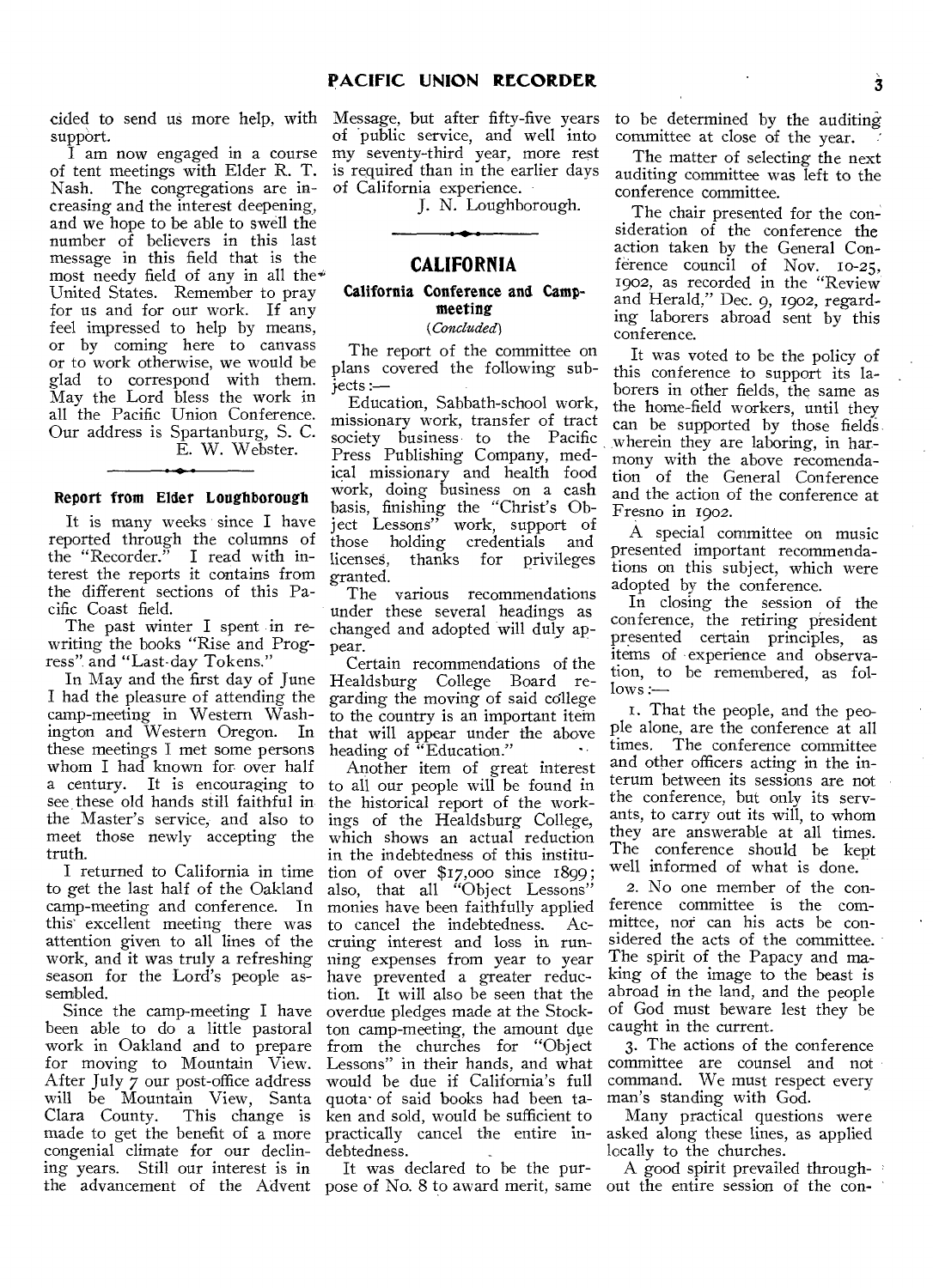ference, as also in the two weeks' workers' meeting which preceded the camp-meeting proper. And, while all was not accomplished for which we hoped, either for our own people or the people at large, yet we feel that advanced steps have been taken, and ministers and people will take hold with renewed courage, and the coming year, under the blessing of God, will show a degree of prosperity which we have not seen for years.

J. D. Rice,

Secretary..

### **MONTANA**

#### Recommendations Passed by the Montana Conference, June 16-26

Whereas, The extension of this message to all the world in this generation calls for a systematic system of supporting our foreign missions ; and,

Whereas, The ten-cent-a-week plan now in operation among us, if faithfully carried out, will greatly aid the mission board in sending the light of present truth to lands not yet entered, and also make it possible to sustain our mission work already established ; therefore,

I. Resolved, That we appeal to all our people in the Montana Conference to be faithful in remembering each week our growing foreign work with a gift, and admonish our conference officers and church elders to see that the people are given an opportunity to contribute each Sabbath day; and further, that from time to time instruction be given in all our churches on this important question.

Whereas, The Pacific Press has now established a thoroughlyequipped branch house at Portland, Ore., in direct communication with the church-school work unified. our field ; and,

Whereas, There is now a general movement in all the state conferences to deal directly with the<br>Union Conference depositories Union Conference rather than to maintain state tract societies ; therefore,

2. Resolved, That we recommend the incoming conference committee to arrange with the Pacific Press Publishing Company to take our tract society stock, and

when this is done, our books be the necessity of forming a legal closed, and we deal directly with the Portland office.

Whereas, The prospective closing out of the tract society office will render the publication of the "Bivouac" quite difficult and ex- therefore, pensive; and,

is the recognized organ of the Union Conference, and should be in the homes of all our people, that we may become intelligent on all matters pertaining to this great field ; therefore,

Helena office is closed the publication of the "Bivouac" be discontinued, and our people in Montana be urged to subscribe for the "Recorder."

4. Resolved, That our conference officers and laborers, also our brethren and sisters, be urged to use the "Recorder" as though published in this conference, and by sending frequent reports and items of interest, make our Union Conference paper all it should be.

Whereas, Very plain and definite instruction has come to us with reference to the Christian education of our children and the dangers existing in the worldly schools; and,

Whereas, The success of our church-school work d e p ends largely on the consecrated and efficient teacher who will give the right mould to the young mind, and who understands the art of imparting knowledge ; therefore,

5. Resolved, That the conference committee be instructed to provide, during the summer vacation, some educational advantages whereby our teachers may be drawn together and instructed, and

Whereas, There are matters of a perplexing nature connected with the continuance and establishment of the intermediate school which will require careful study and consideration ; therefore,

6. Resolved, That we recommend that the question be referred to the conference committee for investigation and action.

Whereas, During the past year our conference committee has seen

body under the laws of this state, called the Montana Conference Association of Seventh-day Adventists, for the purpose of doing legal business in a lawful manner ;

Whereas, The "Pacific Union ence recognize this association as its Recorder," now issued as a weekly, \*legal body for the transaction of its 7. Resolved, That this confernecessary business.

3. Resolved, That as soon as the the traveling expenses thus in-8. Resolved, That when the conference committee recommended the wife of a laborer to accompany her husband to assist him in his work, the conference shall pay curred.

> Whereas, It was recommended by the Pacific Union Conference at its last session that, beginning about Nov. I, 1904, one month be set aside by our churches as a time for special missionary effort, this to be introduced by simultaneous missionary conventions in all our churches ; and,

> Whereas, Appropriate literature, including a special number of the "Signs," is to be provided for this fall and winter campaign; therefore,

> 9. Resolved, That we urge our churches and scattered brethren, with all our conference laborers, to do what they can to make this missionary campaign a success, to the end that present truth may find its way to many hearts and homes that know it not.

> In. Resolved, That as far as possible, our people lay aside their ordinary labor during the month of November, and give themselves to missionary effort among those not of our faith.

> > Mrs. Nettie G. White.

#### Notes from the Montana Campmeeting

Dr. H. Farnsworth was in attendance during the first week of the meeting, and his lectures on health topics, as well as his hearty interest in all branches of the work, were much appreciated.

Dr. and Mrs. Farnsworth have come to Montana to work with us, and are planning to open work in Missoula soon.

Elder A. T. Jones reached the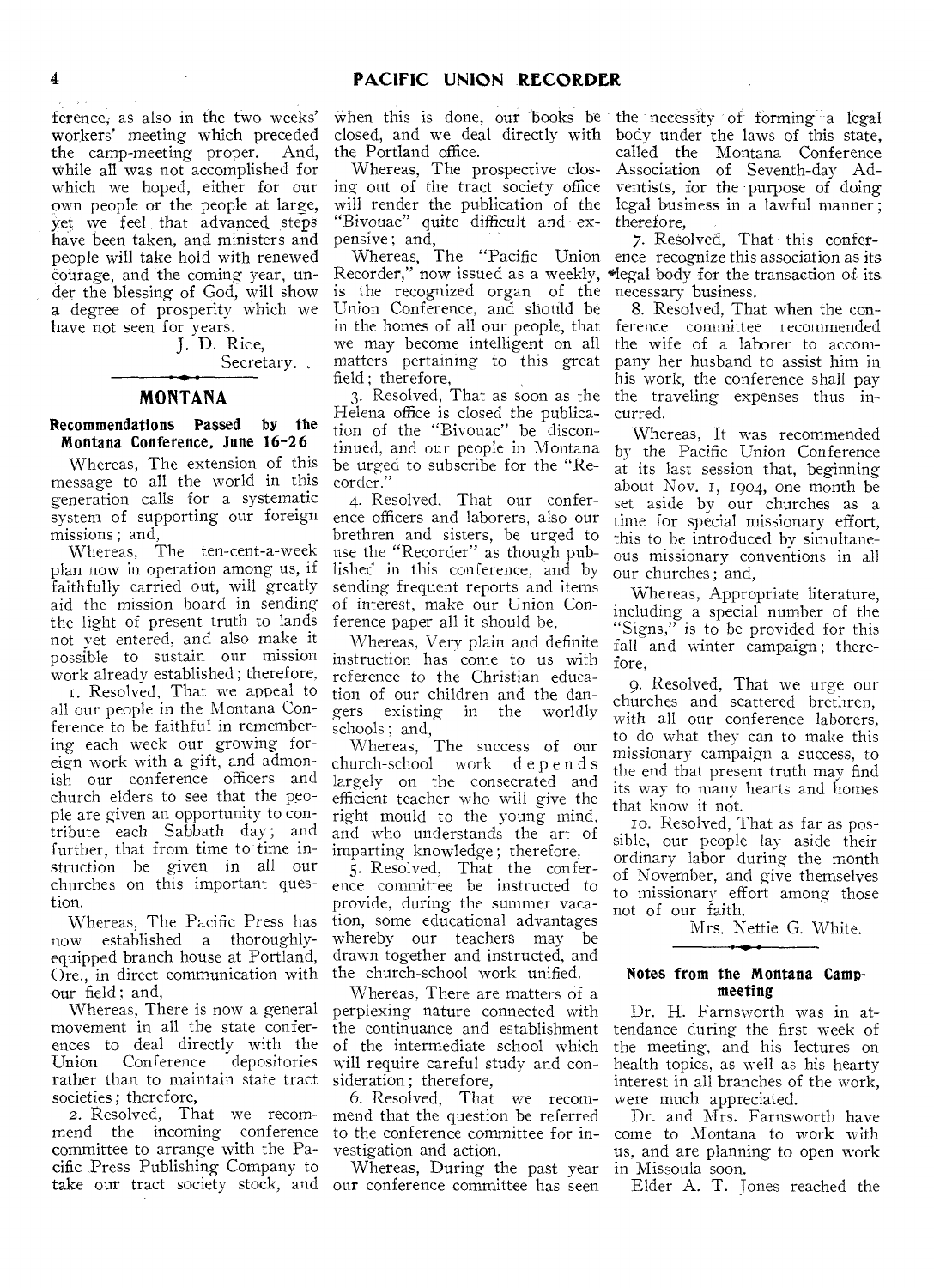labored earnestly for the good of the meeting. Prof. J. L. Kay was also present, and spoke twice on education. These brethren, with Elder W. B. White, were the laborers from abroad who attended the meeting.

We were glad to have Brother S. H. Kime with us at the campmeeting. Brother Kime has lived in southeastern Montana for several years, and during the past two years has done considerable public work in the vicinity of his home. Two companies of Sabbath-keepers have been raised up, who are about ready to be organized into a church. This is the first time Brother Kime has attended our conference meeting, and our brethren were glad to become acquainted with him.

The camp was pitched in the center of the little city of Townsend. Two sisters have upheld the truth here during the last three years. No work, other than their faithful missionary work, has been done here. A most kindly feeling seems to prevail toward our work, and some are much interested in the truths presented.

One earnest Christian lady, who lives near the camp, attended most of the meetings the first two days, and was then taken ill. Different ones from the camp visited and studied with her, and before the close of the meeting, although still confined to her bed, she had decided to walk in the light as presented to her, and keep all of God's commandments.

Elder W. B. and Mrs. White, with their two daughters, bade good-by to the brethren and sisters at the close of the meeting, as they expect to leave the state within a few days. Mrs. White and daughters will spend the summer in the East, planning to reach California early in September. Elder White will attend camp-meetings in Upper Columbia, Western Oregon, and Utah Conferences, and he also hopes to attend the one in British Columbia.

two years has been connected with than has yet been done."

camp Tuesday, and from that time our intermediate school, attended a part of the camp-meeting, leaving for British Columbia, where he will visit friends for a time.

> Elder J. A. Holbrook was elected president of the conference, with Elder J. C. Foster, Elder W. A. Gosmer, A. E. Parker, H. 0. Shields, C. W. Page, and Samuel Dick associated with him on the executive committee.

> W. H. Holden was elected conference secretary, and A. E. Everett missionary secretary, Sabbath-school secretary and state agent.

> Credentials were granted to Elder J. A. Holbrook, J. C. Foster, and W. A. Gosmer ; ministerial license to W. H. Holden, Paul Iverson, and S. H. Kime ; missionary credentials to A. E. Everett, Mrs. Teresa Gosmer, Mrs. Myrtle Holden, and Mrs. Eva Holbrook.

## **WESTERN WASHINGTON**

### Canvassing Work

I have been out in the field canvassing with the agents in Western Oregon since the camp-meeting held at Corvallis. It is my purpose to spend most of my time in this way, assisting the canvasser from house to house. I know of no better way to help in this branch of the work. This is just what every beginner desires, and practical assistance rendered in this way will accomplish very much.

If our state agents will render such assistance as is theirs to give, in getting the canvassers properly started in their work, teaching them how to meet the people, the best manner of presenting their work so as to create a desire, and then how to properly obtain their orders, success will be sure to follow their efforts.

It is the duty of every state agent to render just such assistance. Help in this practical way will do more to establish a canvasser in his work than any other assistance the state agent can give him.

Brother Claude Conard, who for be done in the canvassing field "Much more efficient work can

If our canvassers were properly started out, there would not be so many becoming discouraged and giving up the work. But in order for a canvasser to really succeed, he must be consecrated—a complete giving up of all selfish desires, that the Spirit of God may have complete control.

Lee Moran.

#### Work on the "Evangel"

We are with the "Evangel," taking orders for "Great Controversy" and other books. At one place we found a man in whom no one had any confidence. He had professed to be an Adventist for nine years, and had been arguing with every one he met. When we called on him, he said : "You can't sell any books here; they will mention my name, and that will be enough."

We went to a Sunday meeting, and took part. After the meeting, the minister introduced us and told the people we were Seventh-day Adventists. Thus the way seemed blocked before us. On Monday morning we took the matter to the Lord, and asked Him to overrule and give us success. He answered our prayer and opened the hearts of the people to receive us, and in some instances tears flowed freely as we talked to them. All the neighbors ordered books, and several of them urged us to come back and eat with them, or hold meetings.

To-day the Lord gave us what we consider a decided victory. We met a man working on the road near his home, and showed him our book, but he said that he had one book from Battle Creek. called the "Revelation of Daniel." He said he would be glad to have the book, but his wife was *so* opposed, if she saw it was an Adventist book, she would likely burn it. We went to the house and tried to sell his wife one, but she said she would talk with her husband at noon, and maybe he would get one. After noon we again saw the man, and he said, "She doesn't seem to want the book, and I dare not buy it against her will."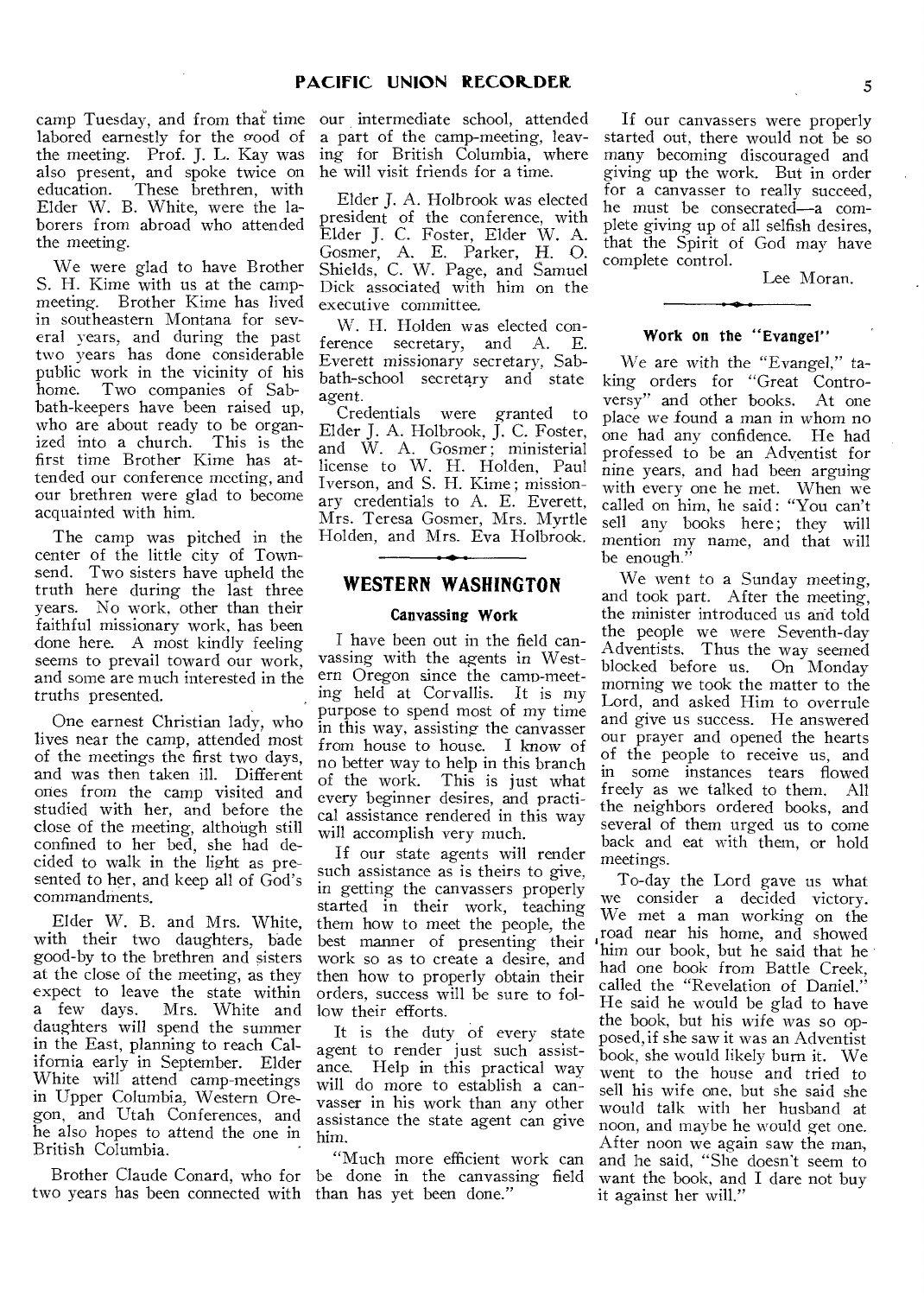We were passing the house soon after, and are sure the Lord impressed us to go in. We said to the lady, "I suppose you have your minds made up about that book." She gave an indifferent reply, and we said: "You don't realize what you will miss if you don't get one of these books. Do you have much fruit on the place?" She said they did, and we offered to take half the price in fruit or produce. She said, "All right, I'll take a book." After that we told the man she had ordered one, and he said he was glad of it. We praise the Lord for His abundant blessings to us in this work.

D. Dodge, W. H. Coffin.

## **WESTERN OREGON**

Report of missionary work for the year ending March 31, 1904. This report is taken from quarterly report blanks sent in by librarians from various parts of the conference during the year :—

| Letters written                | 485 |
|--------------------------------|-----|
| Letters received               | 173 |
| Bible readings held $\ldots$ . | 530 |
| Subscriptions obtained for     |     |
| periodicals                    | 200 |
| Periodicals given away  16,876 |     |
| Pages of books, tracts, etc.,  |     |

given away and loaned. 308,883

Report kept by missionary sec $retary :=$ 

#### TRACTS

Sold and sent out from the

| office $\ldots \ldots \ldots \ldots \ldots \ldots 53,300$ |  |  |
|-----------------------------------------------------------|--|--|
| Given away to canvassers                                  |  |  |
| and interested ones calling                               |  |  |

at the office  $\dots \dots \dots 2,200$ 

Total number of  $tracts \ldots .55,500$ 

The daily output of tracts, 143 copies. The number of pages, 886,800. The approximate value of these tracts would be \$550.

#### PAPERS

For lack of space we will in detail only speak of our missionary paper, "The Signs of the Times." There are 653 copies of the "Signs" going into our conference, making a total of 32,956 copies used by regular subscribers. lest the horse might stumble and

We distributed 13,150 copies of the special number. Total number of the "Signs" used during the year, 46,106. On the work with the special number of the "Signs" we lost about \$30. The missionary society has furnished from its funds from twenty-five to fifty cents per week to be used in city and hospital work.

The "Review" is going to 367 homes, reaching about seveneighths of our people, or, in other words, it is being read by about 95o in our conference.

There has been used 5,137 "Life Boats," outside of clubs and regular subscriptions ; 3,000 of this number were sold by two little girls in Portland.

We have used about io,000 copies of the "Good Health" during the year, and the same of the "Pacific Health Journal," making a total number, outside of "Instructor" and "Little Friend," of 76,- 380 papers, or 1,139,938 pages.

As nearly as I am able to tell at this time, there are about 300 "Recorders" now coming into this conference.

G. W. Pettit,

Missionary secretary.

#### Financial Statement of Object Lesson Work in Western Oregon Conf. May'15,1904

| Quota of Books for the Conf, 8 304 Value, \$10,380 00<br>No. of Books Placed 6 843 "8,553 75 | 8,553 75    |
|----------------------------------------------------------------------------------------------|-------------|
| <b>Number yet to place</b> 1,461                                                             | $$1.826$ 25 |
| Amount of Cash sent to Walla<br>Walla College \$7,826 29<br>Freight, Postage, etc., paid on  |             |
| Books sent out from Office<br>144 93                                                         | $$7,971$ 22 |
| Amount of Cash on hand cred-<br>ited to Walla Walla College,                                 | \$I93,74    |

Amount of Cash on hand cred-ited to Walla Walla College,

#### Falls City

To our many friends in the Pacific Union Conference, greeting.

Many months have passed since I reported to the "Recorder." At that time I had just started a series of meetings at a settlement near the Columbia River, ninety miles below Portland, and nine miles above Astoria. Here my wife and I had our usual Oregon winter's experience. We could travel only on foot or horseback, I leading the horse up steep hills, gullied deep with the heavy rains, and my wife clinging on, trembling

pitch her down the steep hillside. But the weather became so severe that the people could not get out, so we closed the meetings. We can not tell what may have been accomplished, but one sister, who had been in the background for a long time, was reclaimed, taking her stand and joining the church. Also a son of one of our brethren was converted, and awaits baptism. We organized a small church from our people already residing there.

After attending our good campmeeting at Corvallis, in company with Elder J. M. Cole and Brother J. P. Simpson and wife we came to this village of about 300 inhabitants, pitched our tent, and commenced meetings the evening after the Sabbath, June *25.* The two evenings thus far our tent has<br>proven too small. Many went proven too small. away last evening for want of seats. But when the novelty wears off and the ire of the dragon is sufficiently aroused, the usual dropping off will doubtless come. Our courage is good, and we praise the Lord for His mercy. Remember us in your prayers.

R. D. Benham.

June 27.

## **UTAH**

#### Tremont

Our meetings at this place continued with interest until after the presentation of the Sabbath ques-<br>tion. Many acknowledged the Many acknowledged the clearness of the evidences, showing the binding obligation of the fourth commandment and the present duty of the church of Christ to restore to its place in the decalogue and in the practise of the people this sign of Jehovah's creative and keeping power. But as yet no one has indicated his purpose to obey. Our attendance now is very small during the week. We feel a confidence, however, that the Lord has honest souls here who will yet walk out in this closing light.

We especially feel the need of the prayers of the Lord's people at this time that the power of the truth may yet prevail.

> W. A. Alway, Chas. Nelson.

June 3o.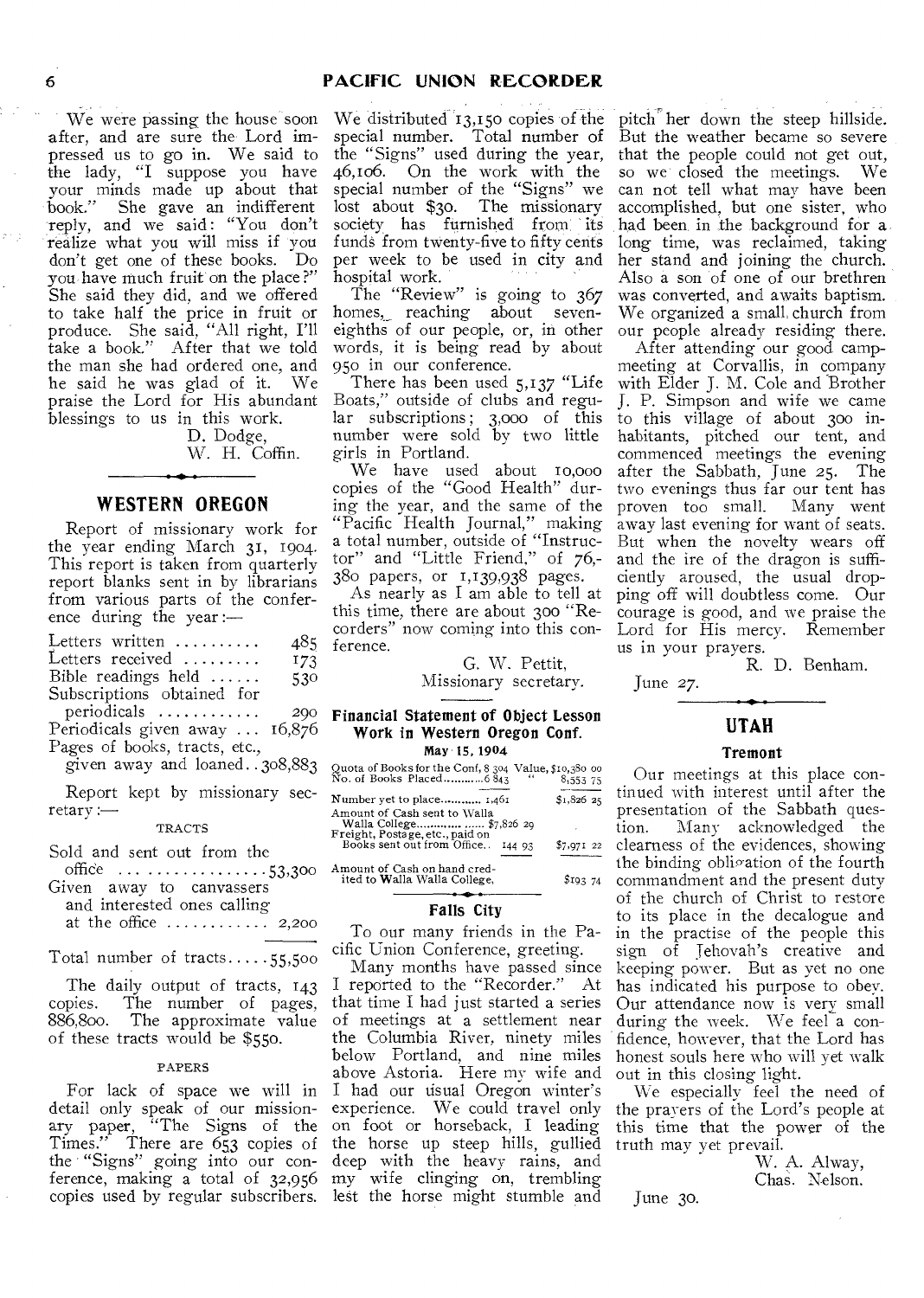## **PACIFIC UNION RECORDER** 7



### **Honolulu School**

Ten o'clock A. M., June to, found the smiling faces of students, friends, patrons, the consul-general of the imperial Chinese consulate and his staff, assembled in the spacious chapel to witness the closing exercises of the Anglo-Chinese The room had been tastily decorated with flowers, palm branches, banana leaves, maiden-hair ferns, etc.; also the blackboards were filled with work done by the students, one of the boards being artistically pictured by Inauski, one of our Japanese students.

Each teacher contributed from his department to one general program, thus giving variety and interest to the exercises. I wish that the readers of these lines could have been with us and heard the efforts put forth by these conquerors of the king's English. Dressed in their best clothes, especially the Chinese girls, who really looked beautiful in their many-colored silken Oriental costumes, all cheerfully responded to their different parts, whether in song, recitation, dialogue, or drill, which made the closing day a pleasant<br>one. Thus another year's work Thus another year's work has been rounded out.

Owing to the material change of the times financially, politically, and socially here in the islands, our Anglo-Chinese Academy opened its doors to all nationalities this last year, and so we are now cosmopolitan, having Chinese, Japanese, Portuguese, Hawaiian, and English in the school.

The enrolment for the year is seventy-two, with an average attendance of about fifty. Sister Behrens has charge of the primary ; Mrs. Colcord and the writer the other grades. The majority of The majority of those that started in last September staved by us faithfully, making a good record of daily attendance. This year classes have finished advanced geography, United States

others have made a good start in now preparing, to take the Gospel algebra, grammar No. 3, and nature study. One of the difficulties we meet with in the Chinese student is, as soon as he has a working vocabulary he begins to look for a job, and as soon as he finds one he leaves school. In this way I have known classes to be broken up that were ready to enter upon more advanced lines of study.

There has been a noticeable improvement in the matter of "talking" English this year, and I am of the opinion that the credit is largely due to the cosmopolitan  $\beta$ nature of the school. On the playground, when there is a mixture of races, a language in common is chosen ; thus the English wins its way; and in the class work they vie with one another. Nevertheless, a vigil is needed to guard against corrupting influences. The Chinese and Japanese are booklovers, more so than the Hawaiian boys, and even give our American pupils a spur to diligence.

We are glad to say that all <sup>N</sup><br>1died the Bible. In Sister studied the Bible. Behrens' grade, the simple stories adapted to childhood experiences were impressively taught; in Mrs. Colcord's room Bell's series of lessons were used, with the aid of freehand blackboard drawings ; and the academic department made a study of the doctrinal truths. It has been our endeavor to give the truth to these boys.

One lady, a leading light here among the Chinese, told me that it looked almost impossible to bring this people to accept Christianity at once. She thought it would have to be accomplished by generations. But we are now in the time "of the last generation," and a speedy work is to be done. A clear light is to shine out in dark places. The pit from which they are digged is certainly a deep one, for think what a long time the influence of Confucianism and Taoism (superstitious practises) has moulded them ! The Chinese consul said, "Isn't Confucius as good as Jesus ?" The worship of ancestors is a part of their religion.

history, and Bell's Rhetoric, and Chinese young men desire, and are and taught by Him." We are glad that a few of the

to their own people in China. I. C. Colcord.

# **MISSIONARY WORK.**

## **THE BOOK WORK**

#### **Report of the Canvassing Work in the California Conference**

| For the Week Ending June 22, 1904 |           |                     |  |  |
|-----------------------------------|-----------|---------------------|--|--|
| DESIRE OF AGES                    |           |                     |  |  |
|                                   | Hrs. Ord. | Value.              |  |  |
| W. R. Beatty 32 12                |           | $$75$ 00            |  |  |
| Mrs. J. L. McGee25 10             |           | 62 50               |  |  |
| HOME HAND-BOOK                    |           |                     |  |  |
| A. D. Guthrie32                   | 36        | 191 50 <sup>-</sup> |  |  |
| GREAT CONTROVERSY                 |           |                     |  |  |
| F. E. Fairchild28                 |           | 29 50               |  |  |
| LADIES' GUIDE                     |           |                     |  |  |
| Ellen Fox                         | 3         | 10 50               |  |  |
| <b>BIBLE READINGS</b>             |           |                     |  |  |
| Susie Barker 35                   | 8         | 22 00               |  |  |
| Myrtle Blake  28                  | 7         | 1950                |  |  |
| Mabel F. Stone28                  | 6         | 19 00               |  |  |
| <b>GOSPEL READER</b>              |           |                     |  |  |
|                                   |           |                     |  |  |
| Jas. Hoermance28                  | -38       | 23 00               |  |  |
| Geo. H. Scott42                   | 108       | 67 90               |  |  |
| M. A. Vroman42 142                |           | 88 50               |  |  |
| Total.                            |           | \$608.90            |  |  |
| Miscellaneous Sales               |           | 23 25               |  |  |
|                                   |           |                     |  |  |

## **British Columbia Conference**

| For Two Weeks Ending June 22, 1904      |    |                |
|-----------------------------------------|----|----------------|
| GREAT CONTROVERSY                       |    |                |
| F. P. Wright   18<br>R. G. Hafford.  22 | 3  | \$950          |
|                                         | 5  | 14 50          |
| COMING KING                             |    |                |
| Esther Burkman 6                        | 5  | 750            |
| Total46<br>Miscellaneous Sales          | 13 | \$3150<br>რ იი |

# **Western Oregon Conference**

|                     |                   | For Week Ending June 22, 1904 |                 |
|---------------------|-------------------|-------------------------------|-----------------|
|                     | GREAT CONTROVERSY |                               |                 |
| John Oster17        |                   |                               | \$140           |
| lesse Andrus29      |                   | 7                             | 21 50           |
|                     |                   | H                             | $$3550$<br>6 75 |
| Miscellaneous Sales |                   |                               |                 |

There are no men or women, however poor they may be, but have it in their power, by the grace of God, to leave behind them the grandest thing on earth —character; and their children might rise up after them and thank God that their mother was a pious woman or their father a pious man.—Dr. McLeod.

"Christ takes men as they are with all their faults and weaknesses, and trains them for His service, if they will be disciplined